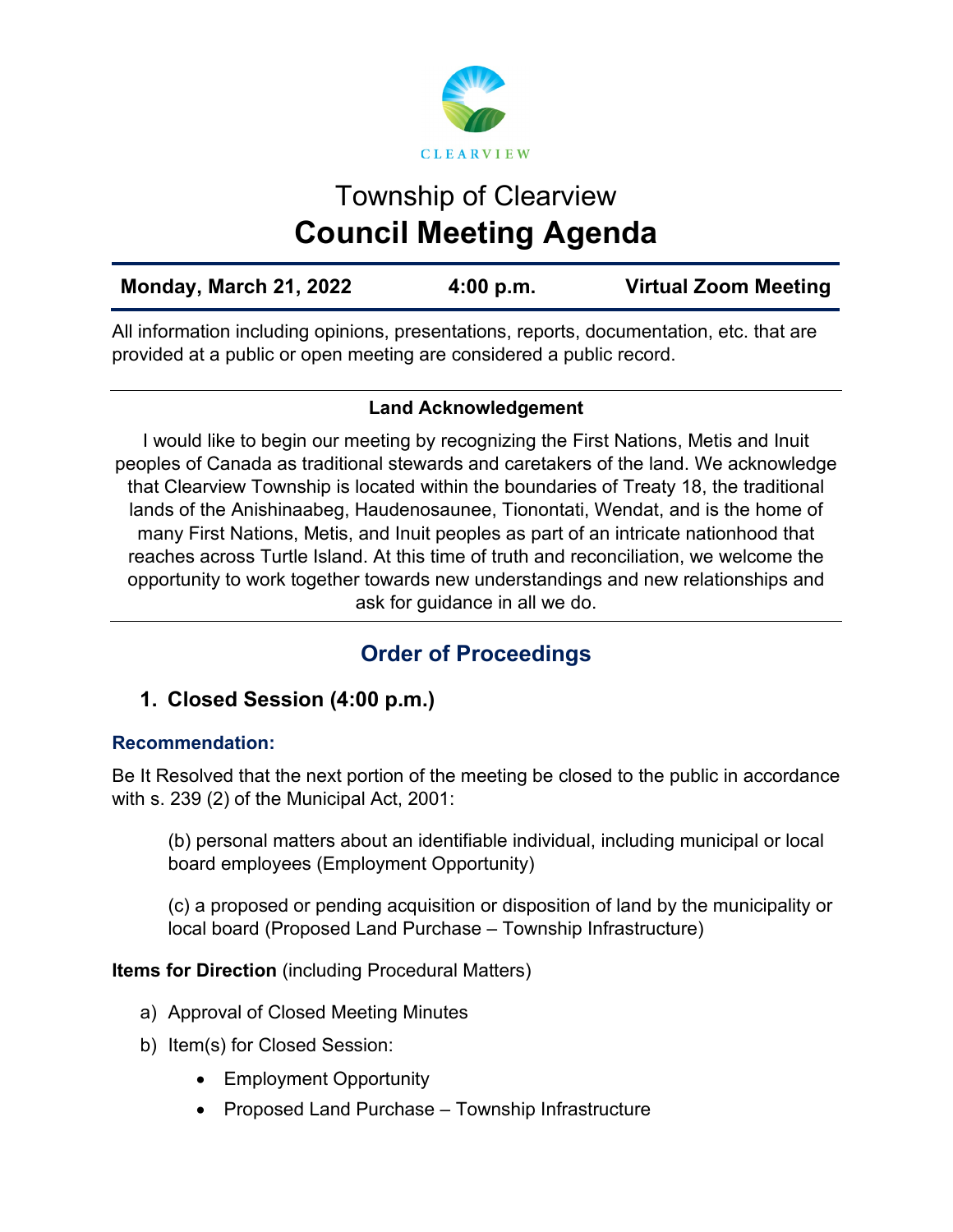- c) Identification of items to arise in Open Session
- d) Resolution to reconvene into Open Session

# **2. Approval of Agenda (5:30 p.m.)**

#### **Recommendation:**

Be It Resolved that Council of the Township of Clearview hereby approve the Agenda dated March 21, 2022 as presented.

## **3. Disclosure of Pecuniary Interest and General Nature Thereof**

## **4. Public Participation**

#### **Be advised that comments and views expressed under Public Participation Period are not the views of the Township of Clearview, Council, or the Administration.**

Written comments will be received until noon on March 21<sup>st</sup>, 2022. Please note that any submissions received after 12:00 noon will not be added to the March 21<sup>st</sup> Council agenda.

To submit a comment, the public must use the public participation portal on the Township's website at:

<https://www.clearview.ca/government-committees/council/public-participation-period>

- **4.1 [Monica Branigan \(Support for Speed Reductions\)](https://www.clearview.ca/sites/default/files/uploads/publications/4.1_monica_branigan_support_for_speed_reductions.pdf)**
- **4.2 [Valerie Bradey \(Christmas Decorations Station Park\)](https://www.clearview.ca/sites/default/files/uploads/publications/4.2_valerie_bradey_christmas_decorations_station_park.pdf)**
- **4.3 [Tom Arndt \(Support for Speed Reduction By-law\)](https://www.clearview.ca/sites/default/files/uploads/publications/4.3_tom_arndt_support_for_speed_reduction_by-law.pdf)**
	- **5. Deputations and Presentations**

## **5.1 [Collingwood General & Marine Hospital - Hospital Strategic Plan Refresh](https://www.clearview.ca/sites/default/files/uploads/publications/5.1_cgmh_-_hospital_strategic_plan_refresh_and_redevelopment_update_0.pdf)  [and Redevelopment Update](https://www.clearview.ca/sites/default/files/uploads/publications/5.1_cgmh_-_hospital_strategic_plan_refresh_and_redevelopment_update_0.pdf)**

**Presentation by:** Norah Holder, CGMH President & CEO and Michael Lacroix, Vice President Corporate Services, CFO & CIO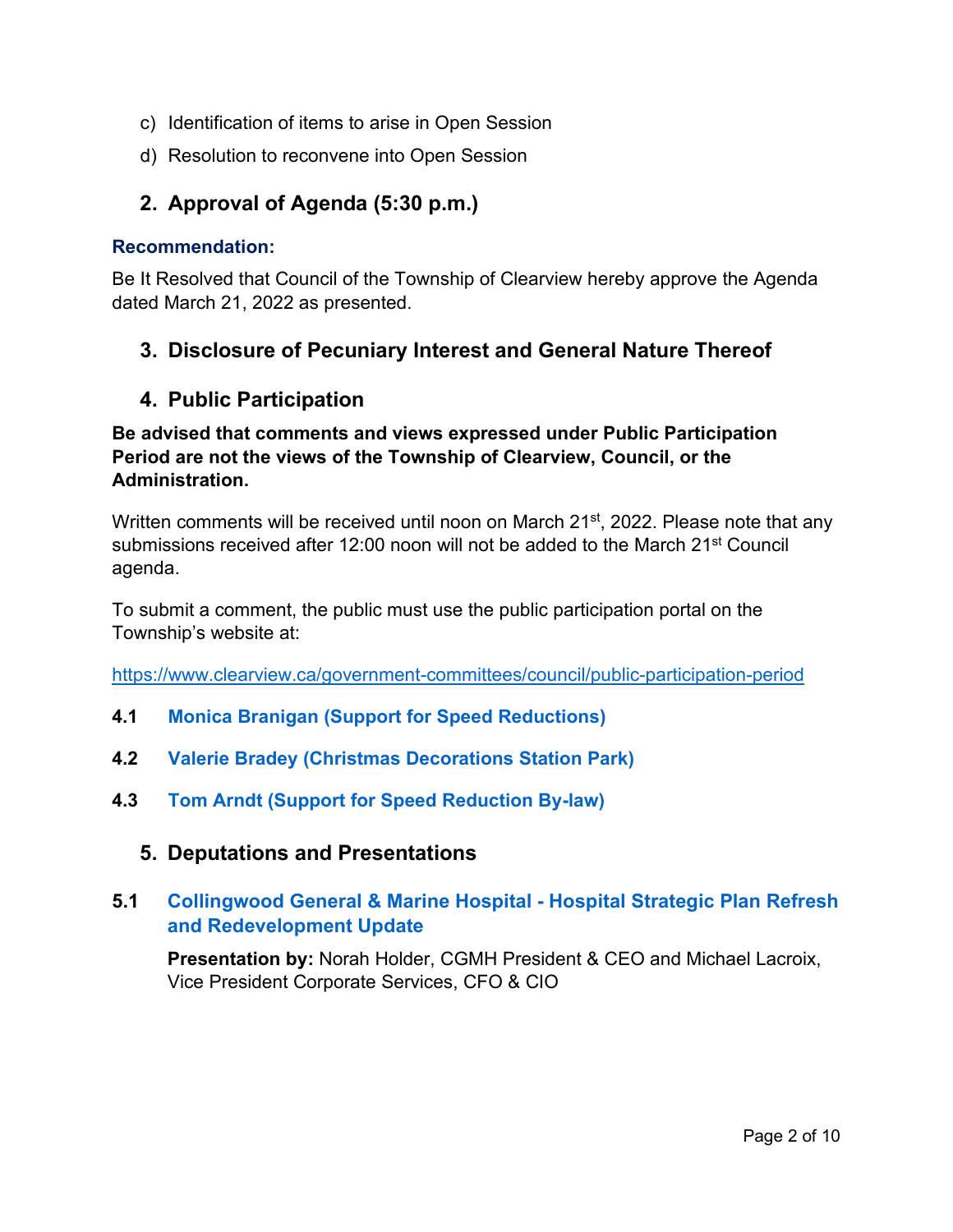## **5.2 Opposition to Speed Reductions on Township Roads**

Addressing Council to restate opposition to speed reductions on various Township roads based on Township policies and procedures and the negative impact in can have on the local economy.

**Presentation by:** Gord Zeggil

## **6. Public Meetings**

No public meetings.

# **7. [Approval of Council Meeting Minutes](https://www.clearview.ca/sites/default/files/uploads/publications/2022-03-07_council_meeting_minutes.pdf)**

#### **Recommendation:**

Be It Resolved that Council of the Township of Clearview hereby approves the Minutes of the March 7, 2022 Council Meeting as presented:

## **8. Business arising from Minutes (if any)**

## **8.1 Councillor Leishman Motion to Reconsider – Speed Reduction on Fairgrounds Road from the March 7, 2022 Meeting**

#### **Motion to Reconsider:**

Be It Resolved that Council of the Township of Clearview hereby reconsider the motion passed at the March 7, 2022 Council meeting approving reducing the speed limit and expenditure to do so on Fairgrounds Road, related to staff report PW-007-2022.

## **Procedural Note: If the motion to reconsider is decided in the affirmative, then reconsideration of the original motion shall be the next order of business.**

## **Original Motion:**

Be It Resolved that Council of the Township of Clearview hereby:

- 1) Approves reducing the speed limit on Fairgrounds Road from 80km/hr to 60 km/hr from County Road 9 to County Road 91 and from 33/34 Side Road to the town limits (Beachwood Road) to address vertical alignment and cross section constraints for multi-modal travel by directing staff to present the speed reduction by-law at the next Council meeting; and,
- 2) That the expenditure in the amount of \$18,551.64 to reduce the speed on the road be funded through the Public Works Capital Budget for Traffic Control **Devices**
- **8.2 Councillor Leishman Motion to Reconsider – Speed Reduction on Riverside Drive and Concession 6 North from the March 7, 2022 Meeting**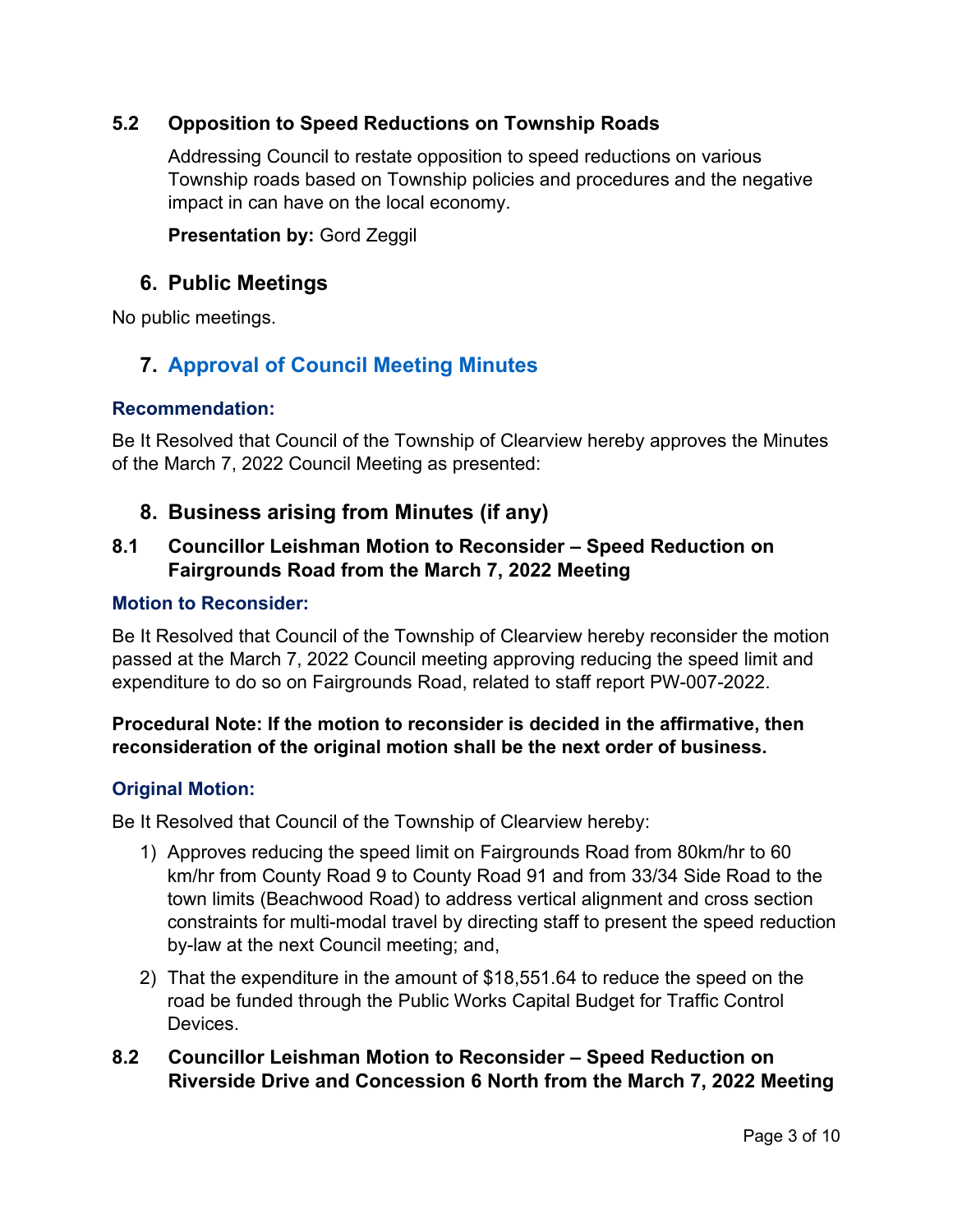#### **Motion to Reconsider:**

Be It Resolved that Council of the Township of Clearview hereby reconsider the motion passed at the March 7, 2022 Council meeting approving reducing the speed limit and the expenditure to do so on Riverside Drive and Concession 6 North, related to staff report PW-007-2022.

#### **Procedural Note: If the motion to reconsider is decided in the affirmative, then reconsideration of the original motion shall be the next order of business.**

#### **Original Motion:**

Be It Resolved that Council of the Township of Clearview hereby:

- 1) Approves reducing the speed limit on Riverside Drive from 70km/hr to 60km/hr from County Road 9 to 15/16 Sideroad and Concession 6 North from County Road 91 for 1.1 km be reduced from 80 km/hr to 60 km/hr and from where the 50km/hr zone ends to the Poplar Side Road be changed from 80 km/hr to 60 km/hr, to address horizontal alignment constraints by directing staff to present the speed reduction by-law at the next Council meeting; and,
- 2) That the expenditure in the amount of \$11,854.00 to reduce the speed on the road be funded through the Public Works Capital Budget for Traffic Control Devices.

# **9. Communications from the Mayor**

## **9.1. Closed Session Report (if any)**

## **9.2. [Borden Canadian Armed Forces Day & Air Show –](https://www.clearview.ca/sites/default/files/uploads/publications/9.2_cfb_base_borden_air_show_-_2022_sponsorship_program.pdf) Sponsorship Request**

#### **Recommendation:**

Be It Resolved that Council of the Township of Clearview hereby approve funding in the amount of \$ example a sponsor for the Borden Canadian Armed Forces Day and Air Show scheduled for June 18-19, 2022; and,

That the amount be funded from Council's Public Relations fund.

## **9.3. [NVCA Board Highlights –](https://www.clearview.ca/sites/default/files/uploads/publications/9.3_nvca_board_highlights_-_february_2022.pdf) February 2022**

## **9.4. [Green Shirt Day for Organ Donor Awareness](https://greenshirtday.ca/about/) & Registration – Proclamation [& Flag Raising](https://greenshirtday.ca/about/)**

#### **Recommendation:**

Be It Resolved that Council of the Township of Clearview hereby request that the Mayor proclaim the month of April as Organ Donor Awareness and Registration month, and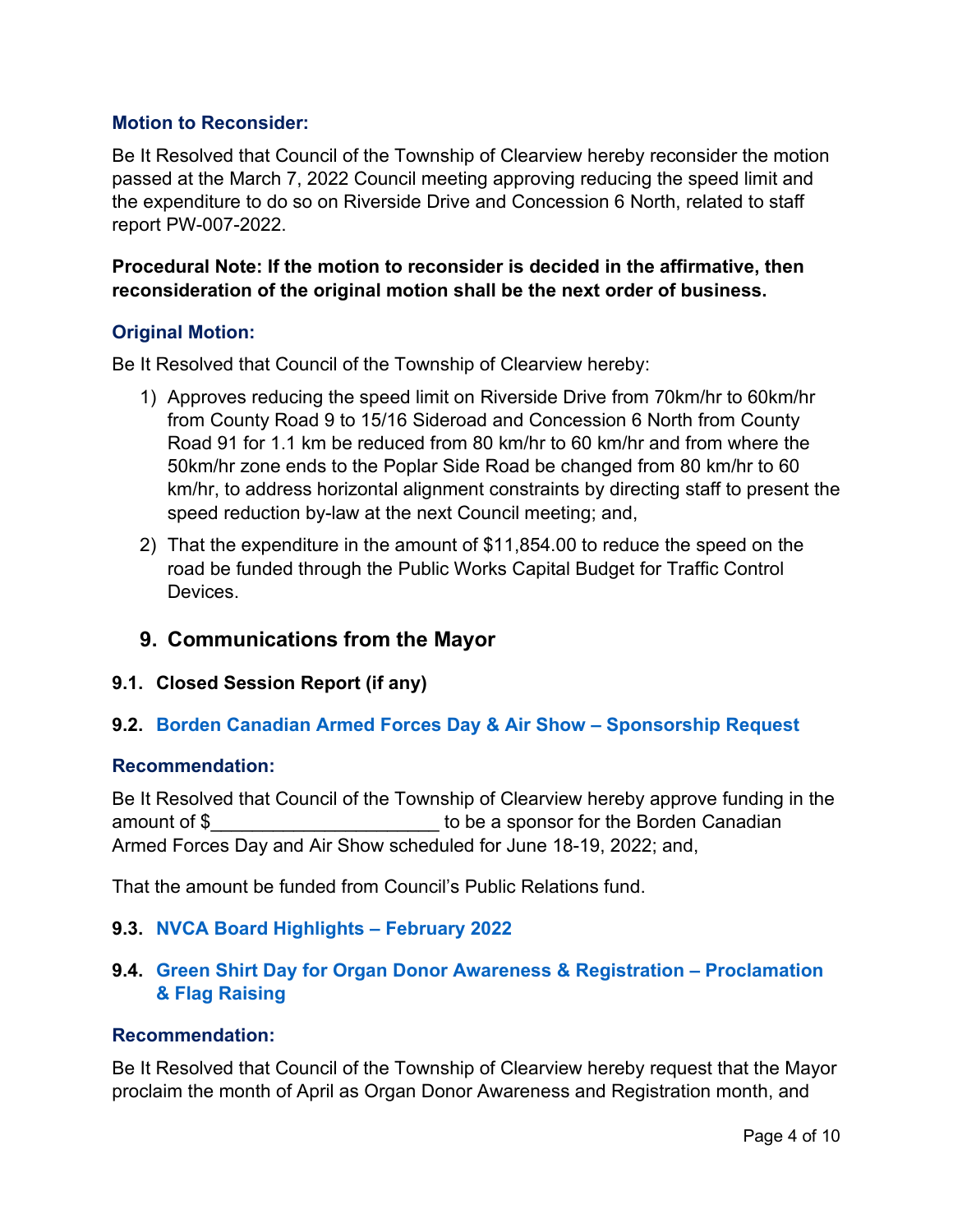specifically April  $7<sup>th</sup>$ , 2022 as Green Shirt Day in honour of the Logan Boulet Effect and to remember the Humboldt Broncos Bus Tragedy; and,

That a flag be raised at the Township of Clearview Emergency Hub.

#### **Recommendation:**

Be It Resolved that Council of the Township of Clearview hereby receive Communications from the Mayor for information.

# **10. County Reports and Information**

No Items.

# **11. Council Reports and Community Announcements**

#### **11.1. Ward Reports**

## **12. Department Reports and By-laws**

## **Community Services**

## **[CS-007-2022 Draft Plan of Subdivision Extension – 209 Margaret Street,](https://www.clearview.ca/sites/default/files/uploads/publications/cs-007-2022_draft_plan_of_subdivision_extension_-_209_margaret_street.pdf)  [Stayner](https://www.clearview.ca/sites/default/files/uploads/publications/cs-007-2022_draft_plan_of_subdivision_extension_-_209_margaret_street.pdf)**

#### **Recommendation:**

Be It Resolved that Council of the Township of Clearview hereby:

- 1) Receive report CS-007-2022 (Draft Plan of Subdivision Extension) dated March 21, 2022; and,
- 2) That Council support the recommendation of the Community Services Department to extend the Draft Plan of Subdivision for File 2017-068-SD, property known as 209 Margaret Street, Stayner, for an additional five (5) year period, with the new lapse date being March 21, 2027.

#### **[CS-010-2022 Committee of Adjustment February Report](https://www.clearview.ca/sites/default/files/uploads/publications/cs-010-2022_february_2022_coa_report.pdf)**

#### **Recommendation:**

Be It Resolved that Council of the Township of Clearview hereby:

1) Receive report CS-010-2022 (COA February Report) dated March 21, 2022, for information.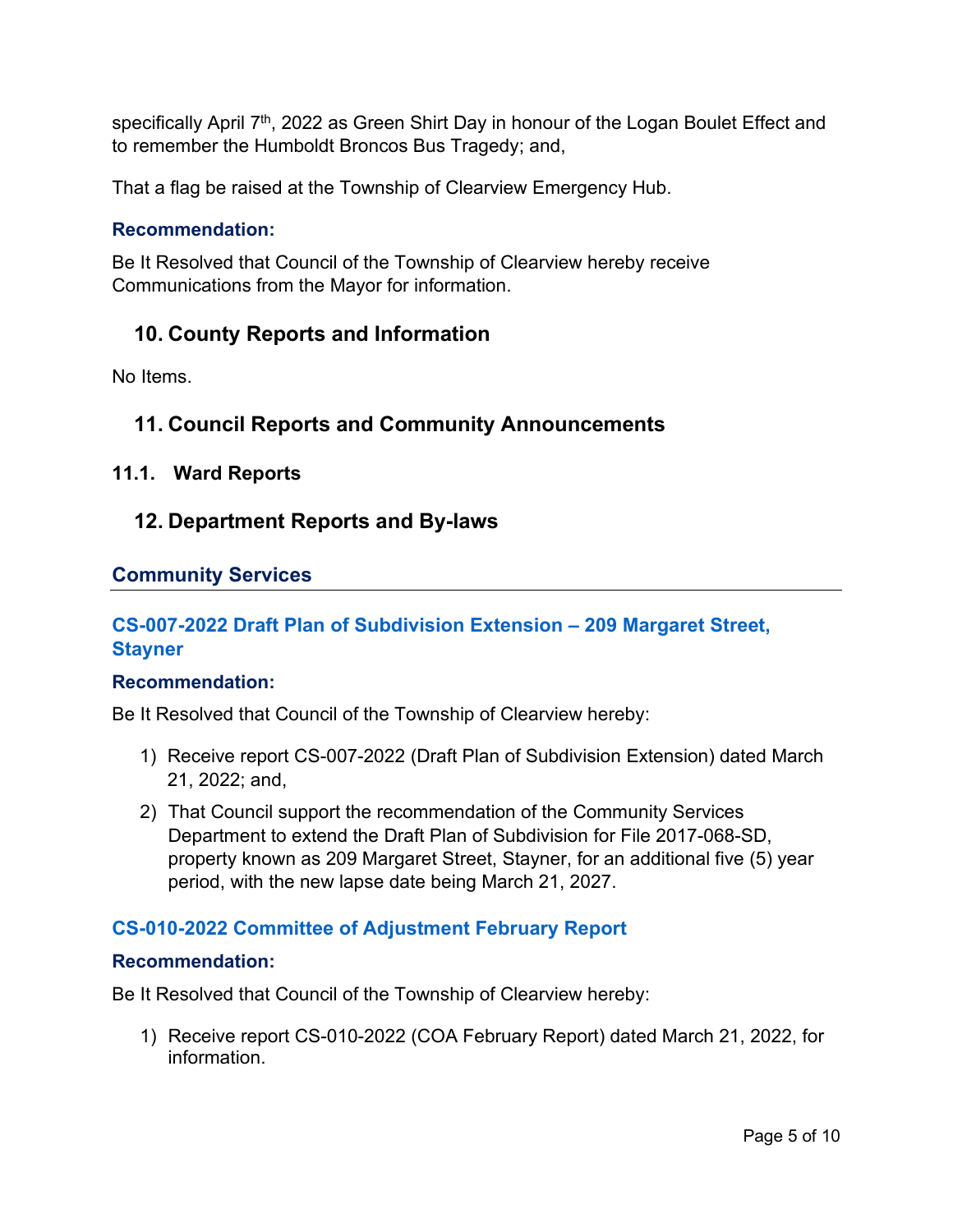#### **[CS-012-2022 Building Department Activities Report – 2021 Year End](https://www.clearview.ca/sites/default/files/uploads/publications/cs-012-2022_building_department_activities_report_year_end_2021.pdf)**

#### **Recommendation:**

Be It Resolved that Council of the Township of Clearview hereby:

1) Receive report CS-012-2022 (Building Department Activities Report – 2021 Year End) dated March 21, 2022, for information.

#### **[CS-013-2022 Assignment and Assumption Agreement – Ridgeview](https://www.clearview.ca/sites/default/files/uploads/publications/cs-013-2022_ridgeview_subdivision_assignment_and_assumption_agreement.pdf)  [Subdivision](https://www.clearview.ca/sites/default/files/uploads/publications/cs-013-2022_ridgeview_subdivision_assignment_and_assumption_agreement.pdf)**

#### **Recommendation:**

Be It Resolved that Council of the Township of Clearview hereby:

- 1) Receive report CS-013-2022 (Assignment and Assumption Agreement Ridgeview Subdivision) dated March 21, 2022; and,
- 2) Approves By-law 22-20 authorizing the Mayor and Clerk to execute and acknowledge the Assignment and Assumption Agreement for the Ridgeview **Subdivision**

## **[CS-015-2022 Request to Change Existing Street Name – Estates of Clearview](https://www.clearview.ca/sites/default/files/uploads/publications/cs-015-2022_nottawasaga_station_-_street_name_change_request.pdf)**

#### **Recommendation:**

Be It Resolved that Council of the Township of Clearview hereby:

- 1) Receive report CS-015-2022 (Request to Change Existing Street Name Estates of Clearview) dated March 21, 2022; and,
- 2) Approves the renaming of the southern portion of Prescott Drive to McKenzie Drive (from between Breton Street, east to Grand Trunk Road) for the Estates of Clearview Subdivision, File No. 2004-011-SD on lands described as Part of Lot 25, Concession 1, former Nottawasaga and located at 6934 & 7044 Highway 26 in Stayner.

## **Parks, Culture and Recreation**

## **[PCR-003-2022 Updated Parks, Culture & Recreation User Fees](https://www.clearview.ca/sites/default/files/uploads/publications/pcr-003-2022_updated_parks_culture_recreation_user_fees.pdf)**

#### **Recommendation:**

Be It Resolved that Council of the Township of Clearview hereby:

1) Receive report PCR-003-2022 (Updated Parks, Culture & Recreation User Fees) dated March 21, 2022; and,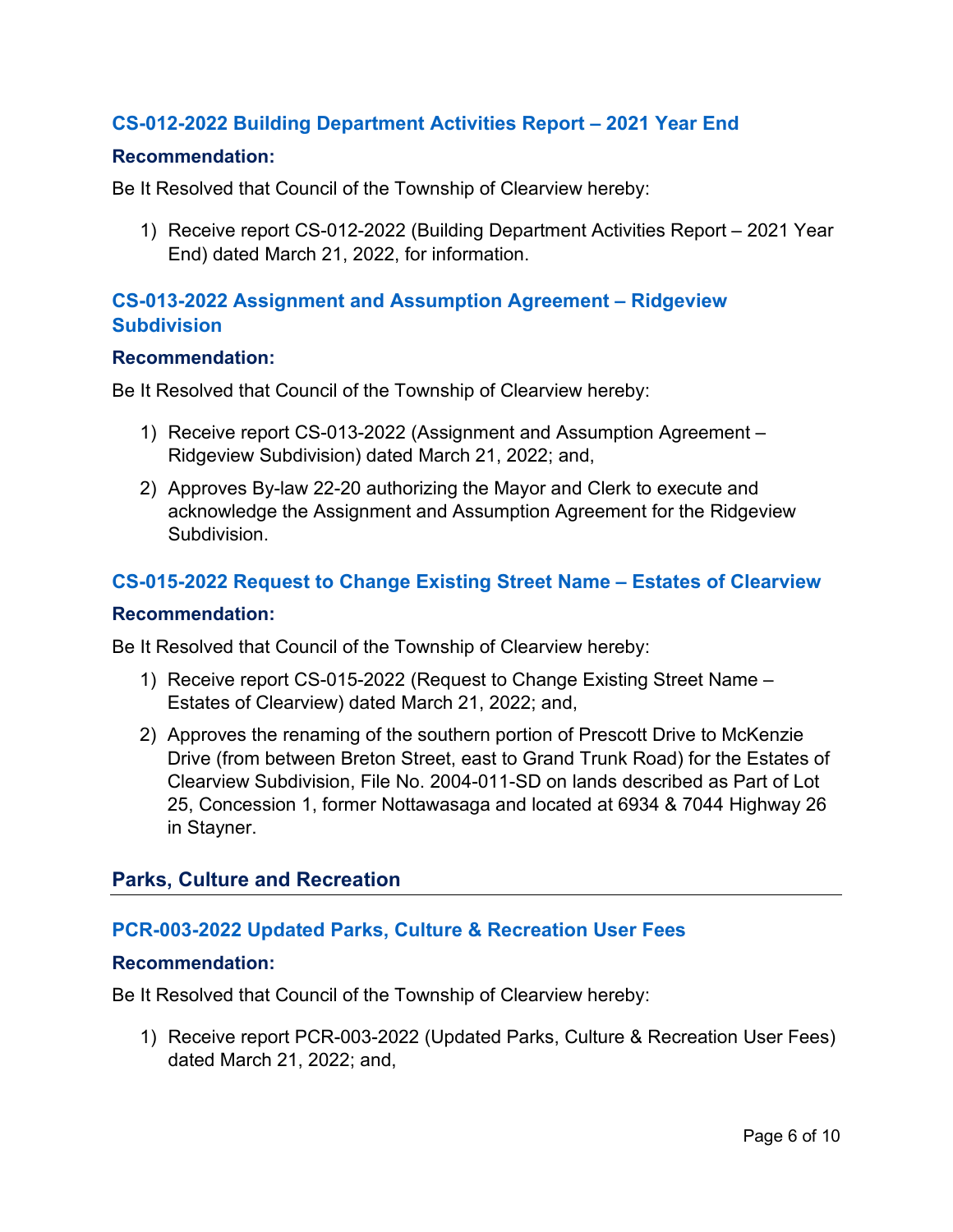- 2) That Council approve the proposed user fees for Parks, Culture and Recreation effective May 1, 2022 to April 30, 2023; and,
- 3) That Schedule J of the Township's Fees and Charges By-law 17-110 be amended to reflect these updated fees.

## **[PCR-004-2022 Clearview Culture & Sports Hall of Fame – Councillor](https://www.clearview.ca/sites/default/files/uploads/publications/pcr-004-2022_hall_of_fame_councillor_appointees.pdf)  [Appointees](https://www.clearview.ca/sites/default/files/uploads/publications/pcr-004-2022_hall_of_fame_councillor_appointees.pdf)**

#### **Recommendation:**

Be It Resolved that Council of the Township of Clearview hereby:

- 1) Receive report PCR-004-2022 (Clearview Culture & Sports Hall of Fame Councillor Appointees) dated March 21, 2022; and,
- 2) That Council appoint the following three Council members to work with staff to make the final selection:

\_\_\_\_\_\_\_\_\_\_\_\_\_\_\_\_\_\_\_\_\_\_\_\_\_\_\_\_\_\_;

\_\_\_\_\_\_\_\_\_\_\_\_\_\_\_\_\_\_\_\_\_\_\_\_\_\_\_\_\_\_.

\_\_\_\_\_\_\_\_\_\_\_\_\_\_\_\_\_\_\_\_\_\_\_\_\_\_\_\_\_\_;

## **Public Works**

## **[PW-008-2022 Drinking Water Systems 2021 Summary Report](https://www.clearview.ca/sites/default/files/uploads/publications/pw-008-2022_drinking_water_systems_2021_summary_report.pdf)**

#### **Recommendation:**

Be It Resolved that Council of the Township of Clearview hereby:

1) Receive report PW-008-2022 (Drinking Water Systems 2021 Summary Report) dated March 21, 2022, for information.

#### **[PW-009-2022 Street Sweeping Tender Award](https://www.clearview.ca/sites/default/files/uploads/publications/pw-009-2022_street_sweeping_tender_award.pdf)**

#### **Recommendation:**

Be It Resolved that Council of the Township of Clearview hereby:

- 1) Receive report PW-009-2022 (Street Sweeping Tender Award) dated March 21, 2022; and,
- 2) Award tender for Street Sweeping to Glen's Sweeping Ltd. in the amount of \$61,349.96, including H.S.T.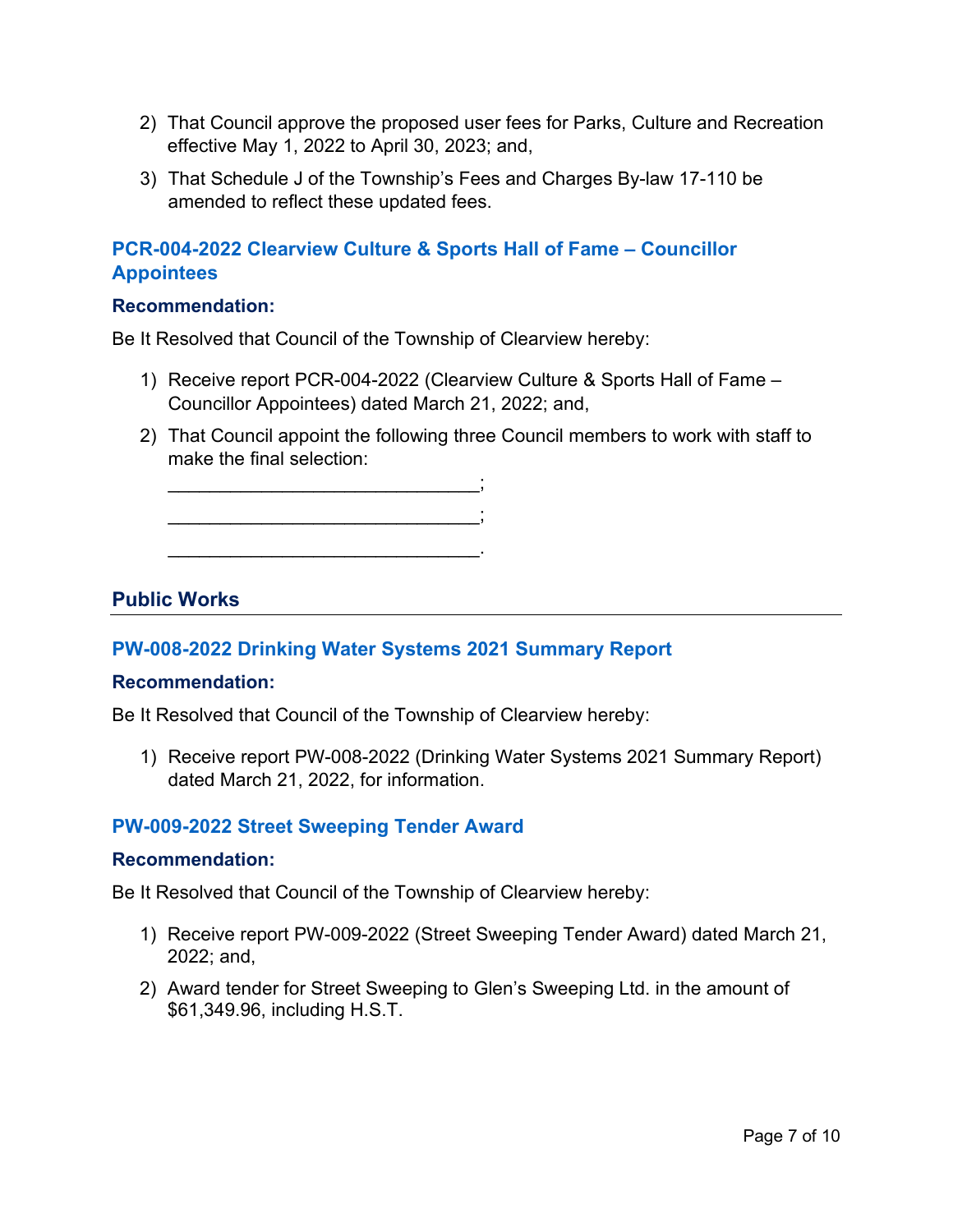## **Legislative Services/Clerk**

# **[LS-008-2022 Joint Compliance Audit Committee – 2022 Municipal & School](https://www.clearview.ca/sites/default/files/uploads/publications/ls-008-2022_joint_compliance_audit_committee_-_2022_municipal_election.pdf)  [Board Election](https://www.clearview.ca/sites/default/files/uploads/publications/ls-008-2022_joint_compliance_audit_committee_-_2022_municipal_election.pdf)**

#### **Recommendation:**

Be It Resolved that Council of the Township of Clearview hereby:

- 1) Receive Report LS-008-2022 (Joint Compliance Audit Committee 2022 Municipal & School Board Election) dated March 21, 2022; and,
- 2) That Council approve the Township of Clearview participating in the Joint Compliance Audit Committee facilitated and administered by the County of Simcoe for the 2022 Municipal & School Board Election; and,
- 3) That a by-law be presented to Council prior to October 1, 2022, to establish and appoint members to the Joint Compliance Audit Committee with participating municipalities within the County.

## **[LS-009-2022 Update to Youth Centre Advisory Committee Terms of Reference](https://www.clearview.ca/sites/default/files/uploads/publications/ls-009-2022_update_to_youth_centre_advisory_committee_terms_of_reference.pdf)**

#### **Recommendation:**

Be It Resolved that Council of the Township of Clearview hereby:

- 1) Receive report LS-009-2022 (Update to Youth Centre Advisory Committee Terms of Reference) dated March 21, 2022; and,
- 2) That Council approve the new Terms of Reference for the Youth Advisory Committee as attached as Appendix A to this report; and,
- 3) That the new Terms of Reference are effective starting with the 2022-2026 term of Council.

#### **By-laws**

## **[22-16 Amend By-law 21-89 Authorize Vote Counting Equipment & Alternative](https://www.clearview.ca/sites/default/files/uploads/publications/22-16_amend_by-law_21-89_authorize_vote_counting_equipment_alternative_voting_methods_2022_election.pdf)  [Voting Methods \(2022 Election\)](https://www.clearview.ca/sites/default/files/uploads/publications/22-16_amend_by-law_21-89_authorize_vote_counting_equipment_alternative_voting_methods_2022_election.pdf)**

#### **[By-law Explanatory Note – 22-16 Amend By-law 21-89](https://www.clearview.ca/sites/default/files/uploads/publications/22-16_by-law_explanatory_note_-_amend_by-law_21-89_alternative_voting_methods.pdf)**

#### **Recommendation:**

Be It Resolved that By-law 22-16 being a by-law to amend By-law 21-89 which authorizes Voting and Vote-Counting Equipment and Alternative Voting Methods for the 2022 Municipal and School Board Election, be presented and read a first, second and third time and finally passed this 21<sup>st</sup> day of March, 2022.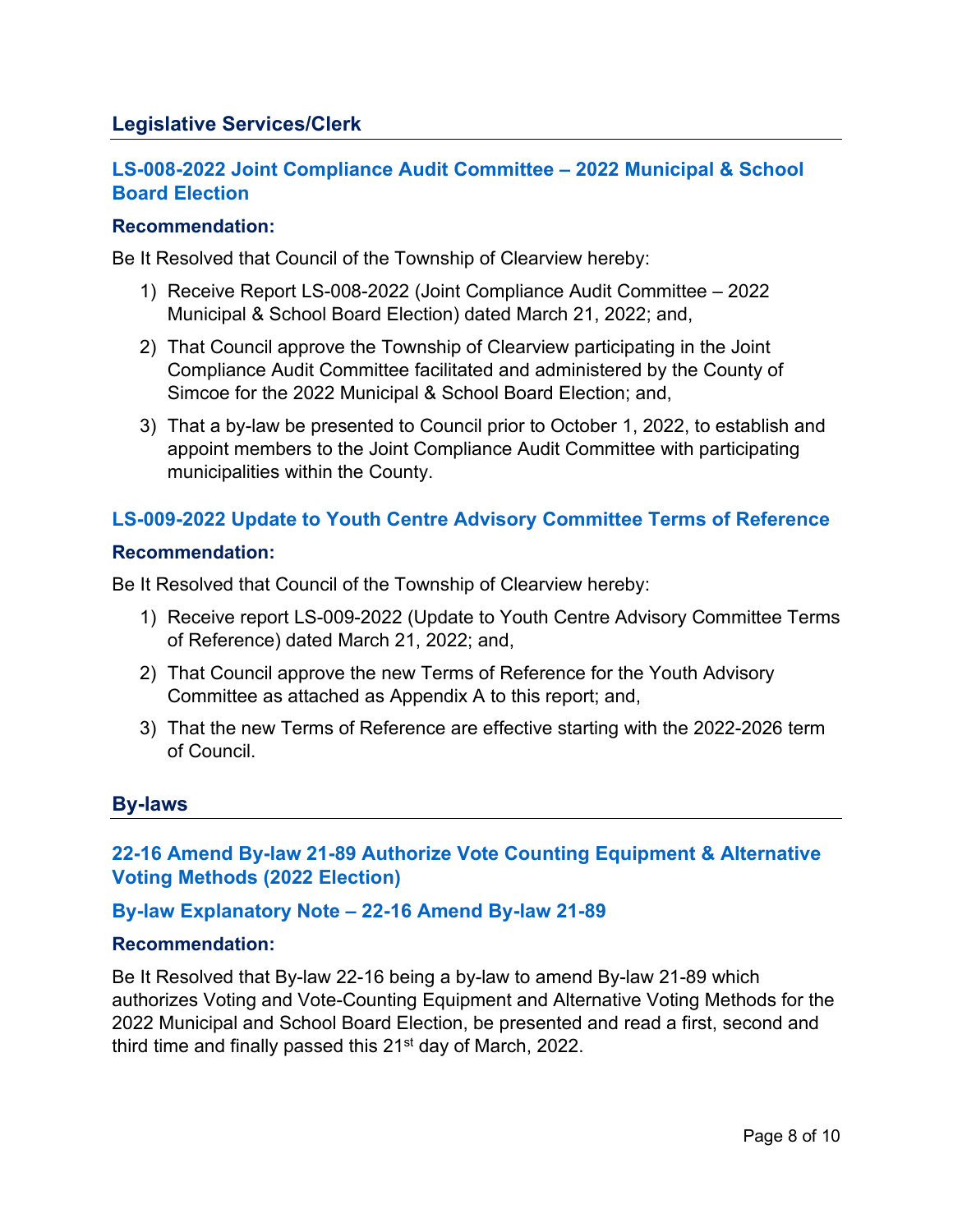#### **[22-17 Prescribe Rate of Speed \(Concession 10 Nottawasaga\)](https://www.clearview.ca/sites/default/files/uploads/publications/22-17_prescribe_rate_of_speed_concession_10_nottawasaga.pdf)**

#### **Recommendation:**

Be It Resolved that By-law 22-17, being a by-law that prescribes a rate of speed for motor vehicles driven on certain public highways (Concession 10 Nottawasaga), be presented and read a first, second and third time and finally passed this 21st day of March, 2022.

#### **[22-18 Prescribe Rate of Speed \(Fairgrounds Road\)](https://www.clearview.ca/sites/default/files/uploads/publications/22-18_prescribe_rate_of_speed_fairgrounds_road_0.pdf)**

#### **Recommendation:**

Be It Resolved that By-law 22-18, being a by-law that prescribes a rate of speed for motor vehicles driven on certain public highways (Fairgrounds Road), be presented and read a first, second and third time and finally passed this  $21<sup>st</sup>$  day of March, 2022.

## **[22-19 Prescribe Rate of Speed \(Riverside Drive and Concession 6 North](https://www.clearview.ca/sites/default/files/uploads/publications/22-19_prescribe_rate_of_speed_riverside_drive_and_concession_6_north.pdf)  [Nottawasaga\)](https://www.clearview.ca/sites/default/files/uploads/publications/22-19_prescribe_rate_of_speed_riverside_drive_and_concession_6_north.pdf)**

#### **Recommendation:**

Be It Resolved that By-law 22-19, being a by-law that prescribes a rate of speed for motor vehicles driven on certain public highways (Riverside Drive and Concession 6 North Nottawasaga), be presented and read a first, second and third time and finally passed this 21<sup>st</sup> day of March, 2022.

#### **22-20 [Assignment and Assumption Agreement \(Ridgeview Subdivision\)](https://www.clearview.ca/sites/default/files/uploads/publications/22-20_assignment_assumption_agreement_ridgeview_subdivision.pdf)**

#### **Recommendation:**

Be It Resolved that By-law 22-20, being a by-law to enter into an Assignment and Assumption Agreement for the Ridgeview Subdivision, be presented and read a first, second and third time and finally passed this 21<sup>st</sup> day of March, 2022.

## **[22-21 Amend Fees & Charges By-law 17-110 \(Schedule J -](https://www.clearview.ca/sites/default/files/uploads/publications/22-21_amend_fees_charges_by-law_17-110_schedule_j.pdf) Parks & Recreation [User Fees\)](https://www.clearview.ca/sites/default/files/uploads/publications/22-21_amend_fees_charges_by-law_17-110_schedule_j.pdf)**

#### **Recommendation:**

Be It Resolved that By-law 22-21, being a by-law to amend Fees & Charges By-law 17- 110 to update Parks & Recreation user fees under Schedule J, be presented and read a first, second and third time and finally passed this  $21<sup>st</sup>$  day of March, 2022.

#### **[22-23 Enabling Accessibility Fund Grant Agreement \(ESDC\)](https://www.clearview.ca/sites/default/files/uploads/publications/22-23_enabling_accessibility_fund_grant_agreement_esdc_0.pdf)**

#### **By-law Explanatory Note – [Enabling Accessibility Fund Agreement](https://www.clearview.ca/sites/default/files/uploads/publications/22-23_by-law_explanatory_note_-_enabling_accessibility_fund_grant_agreement_esdc.pdf)**

\*By-law added to the Agenda on March 21, 2022 at 12:00 p.m.